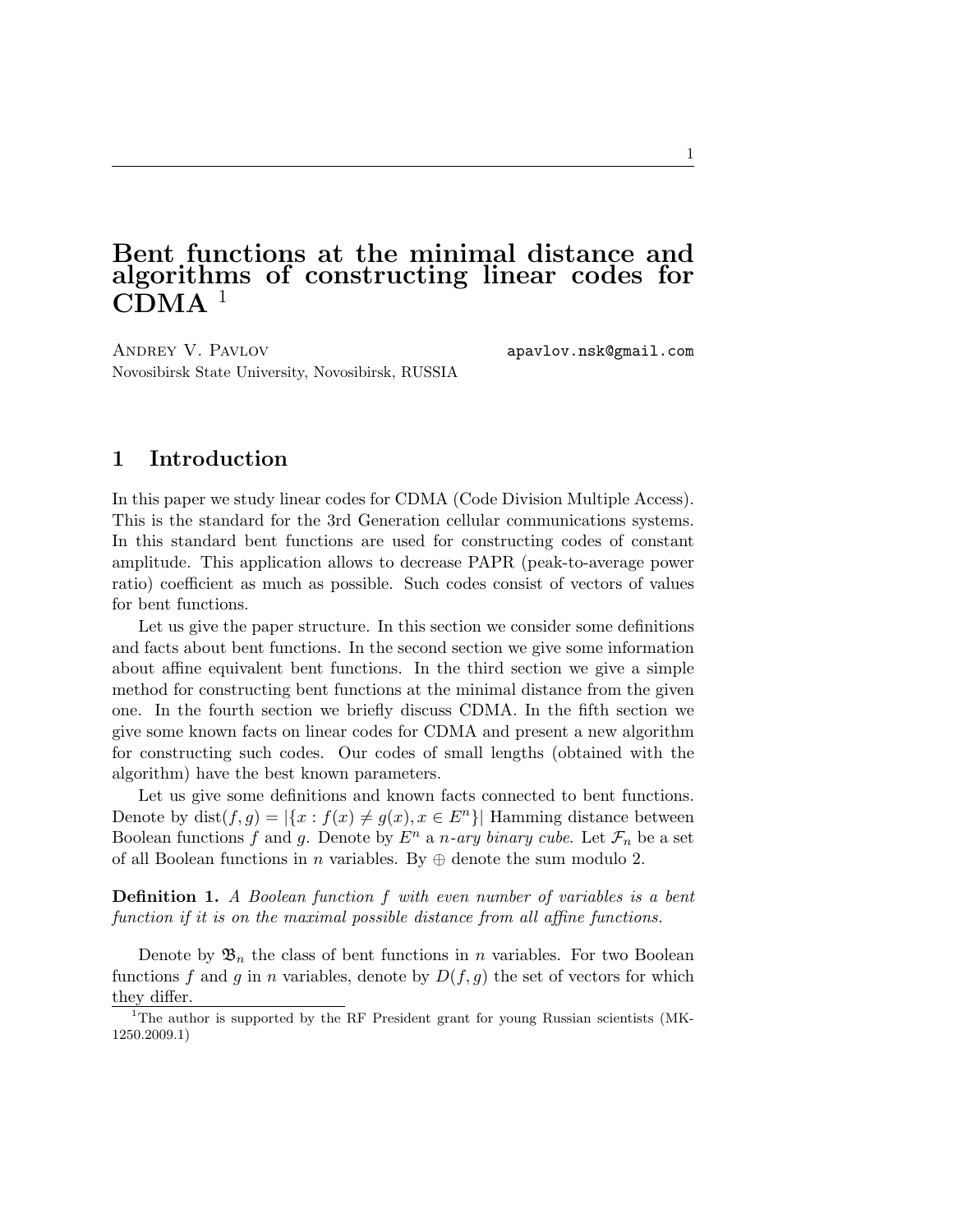**Definition 2.** A Boolean function f in n variables is called affine on the set  $D \subseteq E^n$  if there exist  $w_0 \in E^n$ ,  $c \in E$  such that for any  $x \in D$  we have  $f(x) = \langle w_0, x \rangle \oplus c.$ 

Remind that the set  $L \subseteq E^n$  is called an *affine subspace* if  $L = x_0 \oplus U$ , where  $x_0$  is a vector from  $E^n$  and U is a subspace in  $E^n$ . In [1] it is proved **Theorem 1** Let  $f, g \in \mathcal{F}_n$ ,  $f \in \mathfrak{B}_n$ ,  $dist(f, g) = 2^{n/2}$ . Then  $g \in \mathfrak{B}_n$  if and only if the set  $D(f, g)$  is an affine subspace and function f is affine on  $D(f, g)$ .

## 2 Affine equivalent bent functions

Boolean functions  $f$  and  $g$  in  $n$  variables are called *affine equivalent* if there exist a nonsingular matrix A of order n, vector b of length n and affine function  $\ell$ in *n* variables such that it is true  $g(x) = f(Ax \oplus b) \oplus \ell(x)$  for any x.

**Definition 3.** Let  $f \in \mathfrak{B}_n$ . Then vector r in  $\mathbb{Z}^{2^n}$  is called a distance spectrum for bent function f, if the component i of vector r is equal to the number of bent functions at distance i from the function f.

Statement 1. Distance spectra for affine equivalent bent functions are the same.

*Proof:* The following equalities take a place: dist $(f(x), g(x)) = \text{dist}(f(Ax \oplus$ b),  $g(Ax \oplus b)$ ,  $det(A) \neq 0$ ;  $\forall h \in \mathcal{F}_n$   $dist(f, g) = dist(f \oplus h, g \oplus h)$ . As far as the class of bent functions is closed under affine transforms of variables and under addition of affine functions, then from these equalities the statement follows.  $\Box$ 

Hence, to obtain various distance spectra for bent functions it is enough to find distance spectrum for one bent function from each class of affine equivalence.

## 3 Exhaustive search of bent functions at the minimal distance from the given one

From Theorem 1 it follows that if we want to find all bent functions at the minimal distance from the given one it is enough to find all affine subspaces of dimension  $n/2$ , on which the given bent function becomes affine.

**Definition 4.** Basis of subspace with dimension  $n/2$  consists of  $n/2$  rows of an echelon matrix over  $\mathbb{Z}_2$  such that:

1) every next line ends with number of zeros running in succession smaller then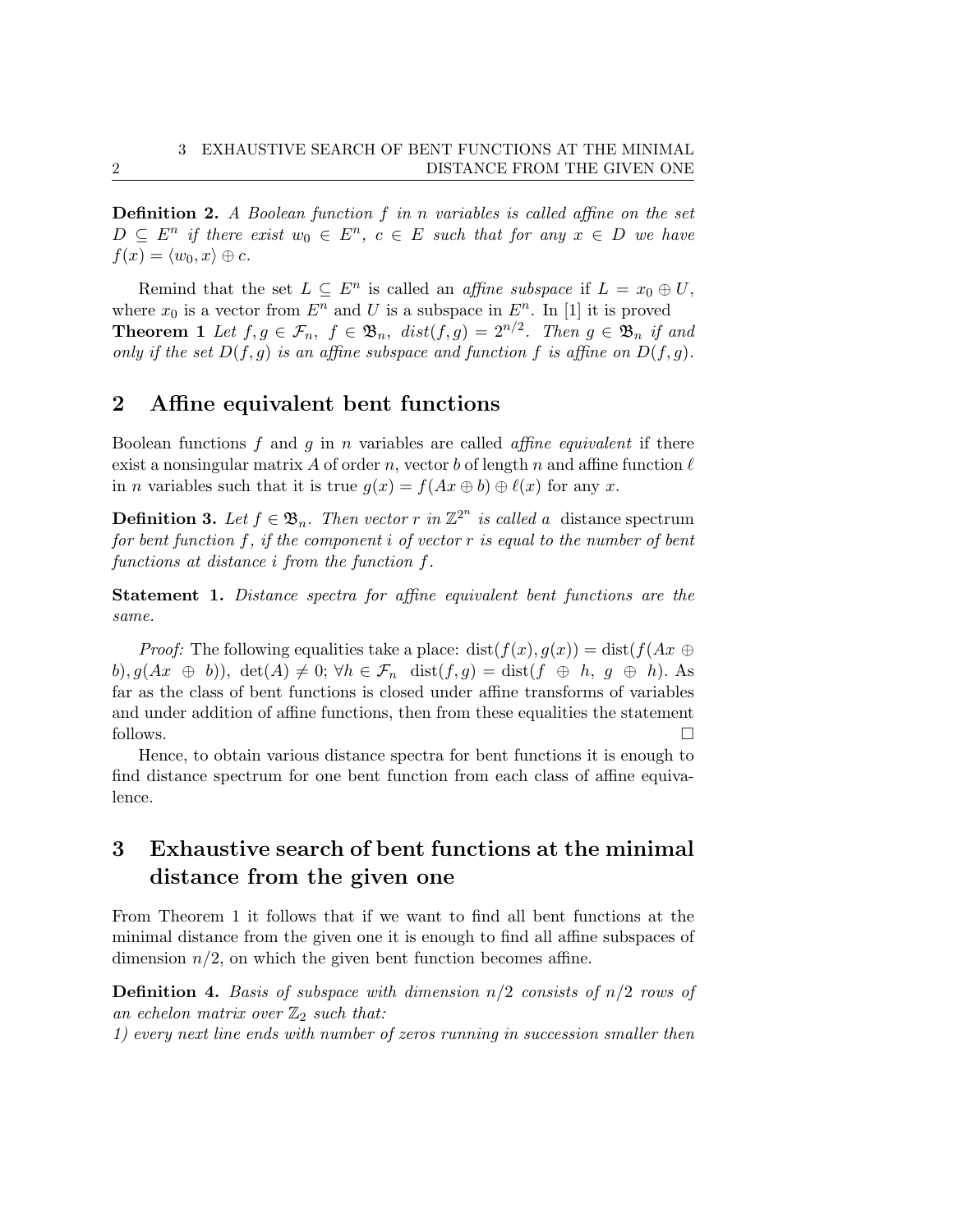### has the previous line;

2) under each leading one (first one in a line) there are zeros in a column; 3) other elements are any.

We give examples of such a matrix and bent functions at the minimal distance.

**Example 1.** Let us take a bent function in 6 variables:  $f_1(x) = x_1x_2x_3 \oplus$  $x_1x_4 \oplus x_2x_5 \oplus x_3x_6$ . For constructing bent function at the minimal distance we find affine subspace  $L = v \oplus U$  such that  $f_1$  becomes affine on it. By algorithm given further, we construct bases of all subspaces U and all v such that  $f_1$  is affine on  $L = v \oplus U$ . Let us give an example for v, for a basis matrix of subspace U and for the basis matrix of orthogonal subspace.  $v = \begin{pmatrix} 0 & 1 & 0 & 0 & 0 \end{pmatrix}$ ,

$$
A_U = \begin{pmatrix} 1 & 0 & 1 & 0 & 0 & 0 \\ 1 & 0 & 0 & 1 & 0 & 0 \\ 0 & 0 & 0 & 0 & 1 & 0 \end{pmatrix}, A_{U^{\perp}} = (a_{ij}) = \begin{pmatrix} 0 & 0 & 0 & 0 & 0 & 1 \\ 0 & 1 & 0 & 0 & 0 & 0 \\ 1 & 0 & 1 & 1 & 0 & 0 \end{pmatrix}.
$$

Now we construct an indicator. It is a conjunction of  $n/2$  items of the following form. The item number i is constructed from i-th row of matrix  $A_{U^{\perp}}$  as follows:  $(a_{i1}x_1 \oplus a_{i2}x_2 \oplus ... \oplus a_{in}x_n \oplus 1)$ . Hence,  $I_L(x) = I_U(x \oplus v) = I_U(x_1, x_2 \oplus ... \oplus x_n)$  $(1, x_3, x_4, x_5, x_6) = (x_6 \oplus 1)(x_2 \oplus 1 \oplus 1)(x_1 \oplus x_3 \oplus x_4 \oplus 1) = x_1x_2x_6 \oplus x_2x_3x_6 \oplus x_4x_6$  $x_2x_4x_6 \oplus x_2x_6 \oplus x_1x_2 \oplus x_2x_3 \oplus x_2x_4 \oplus x_2$ . Thus we have bent function  $f_2(x) =$  $f_1(x) \oplus I_L(x) = x_1x_2x_3 \oplus x_1x_4 \oplus x_2x_5 \oplus x_3x_6 \oplus x_1x_2x_6 \oplus x_2x_3x_6 \oplus x_2x_4x_6 \oplus x_4x_6$  $x_2x_6 \oplus x_1x_2 \oplus x_2x_3 \oplus x_2x_4 \oplus x_2$  at the minimal distance  $2^{n/2} = 8$  from  $f_1$ .

**Algorithm 1.** (Exhaustive search of all affine subspaces of dimension  $n/2$ such that Boolean function becomes affine on them)

1) Input: Boolean function  $f(x)$  (in our case it is a bent function).

2) for any v in  $E^n$  we take a new function:  $g(x) = f_v(x) = f(x \oplus v)$ .

3) after that  $g(x)$  is normalised:  $g'(x) = g(x) \oplus g(0)$ .

Now we search subspaces such that the function  $g'$  becomes linear on them. For each function g' we recurrently construct all basis matrices of size  $n/2 \times n$ . 4) let  $A_1$  be a matrix with one row.

5) Suppose that we have constructed the matrix  $A_{i-1}$  of size  $(s-1) \times n$ , where  $s-1 < n/2$ . Let us construct a matrix  $A_i$  of size  $s \times n$ . For this we add one more vector to the basis.

We run through all vectors in lexicographical order and put each vector  $u$ to the matrix  $A_{i-1}$  in such a way that matrix  $A_i$  satisfies to conditions 1 – 3 from definition 4.

Then for each such vector u we check two conditions: (a)  $g(x \oplus u) = g(x) \oplus$  $g(u)$ ; (b) vector v lexicographically precedes to the vector  $u \oplus x \oplus v$ , where x runs through the subspace generated by rows of matrix  $A_{i-1}$ .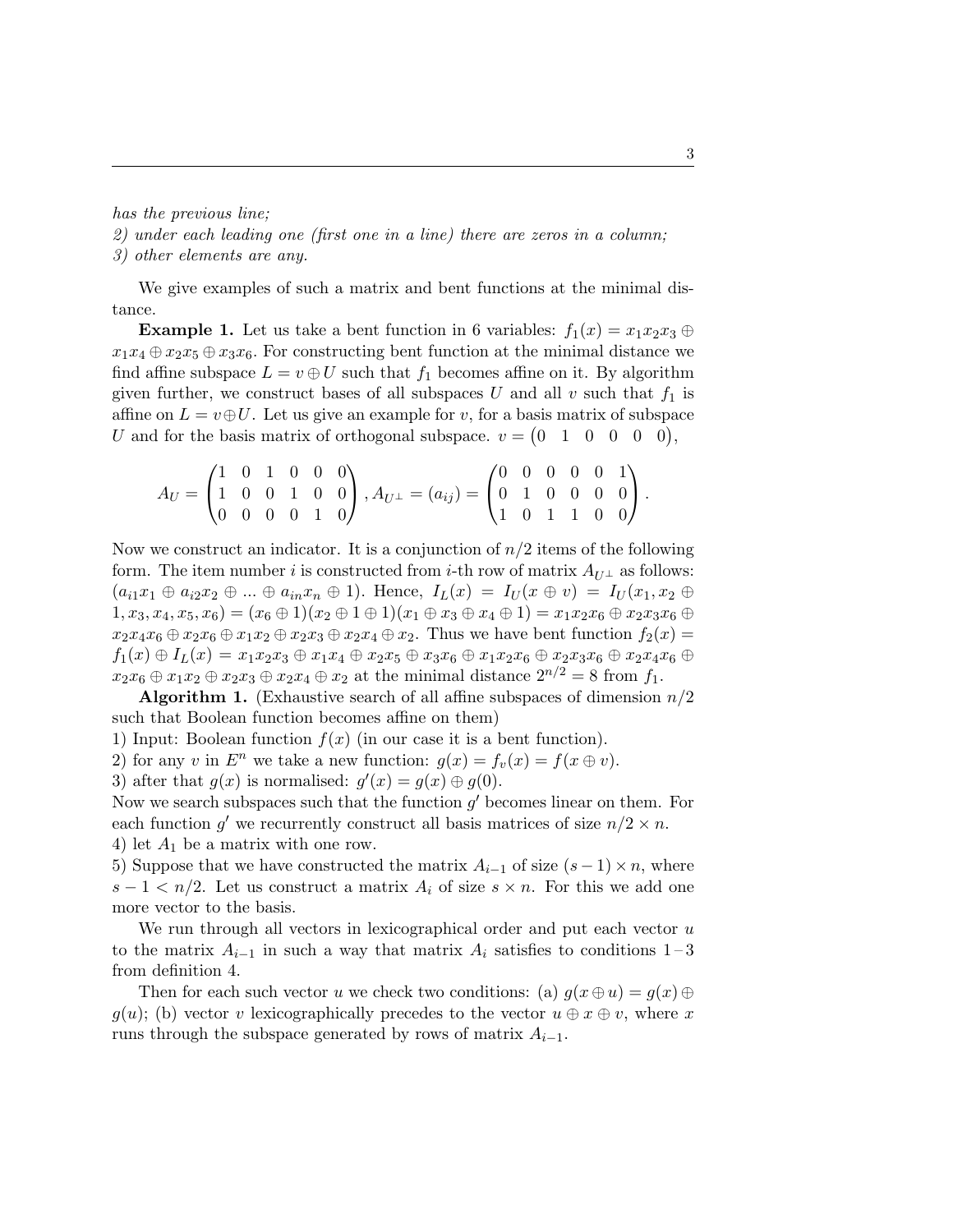We put u to the matrix  $A_i$  only if all these conditions are satisfied. If there are no suitable vectors then it is a deadlock of recursion brunch.

### 4 CDMA

In this section we briefly discuss general model for communication (CDMA). For more details see [3]. In this model a binary data vector  $c = (c_0, c_1, ..., c_{m-1})$ is input to orthogonal transform, where  $m = 2^n$ . The output is  $S_c(t) =$  $\sum_{i=1}^{m-1} (-1)^{c_i} f_i(t)$ , where  $f_i(t)$  are orthogonal functions of time  $t, 1 \leqslant t \leqslant m$ . For CDMA the orthogonal transform is a Walsh-Hadamard transform:

$$
WH(m) = \begin{pmatrix} WH(m-1) & WH(m-1) \\ WH(m-1) & -WH(m-1) \end{pmatrix}, WH(1) = 1.
$$

Thus  $S_c(t) = \sum_{i=1}^{m-1} (-1)^{c_i} WH(m)_{it}$ . Peak-to-average power ratio is defined as  $PAPR(c) = \frac{1}{m} max_t |S_c(t)|, 1 \leqslant PAPR(c) \leqslant m$ . So we can see that  $PAPR(c)$ can be as large as  $m$  in a communication system using an orthogonal transform. This results in more expensive and inefficiently used components. Thus, there is a task to decrease PAPR as much as possible.

### 5 Linear codes for CDMA

There is a problem how we can control the PAPR of transmissions? We can use coding. A subset C in  $E^m$  is called a *binary code* of length m. The elements of code are called codewords. The code distance is equal to the minimal Hamming distance between different codewords. Linear  $[m, k, d]$ -code is a linear subspace  $C \subseteq E<sup>m</sup>$  of dimension k with the code distance d. We can construct code  $C \subset E<sup>m</sup>$  in which every word has small PAPR. One of such codes is the code based on vectors of values of bent functions. Such a code is called constant amplitude code. It has the smallest PAPR equal to 1.

Further we do not distinguish a function and its vector of values.

We introduce the following definition.

**Definition 5.** For bent function f in n variables a code C of length  $2^n$  we call SPB-code (i.e. saving property "bent") if function  $f \oplus c$  is bent for any its codeword c.

Statement 2. Maximal sizes of SPB-codes for affine equivalent bent functions are the same.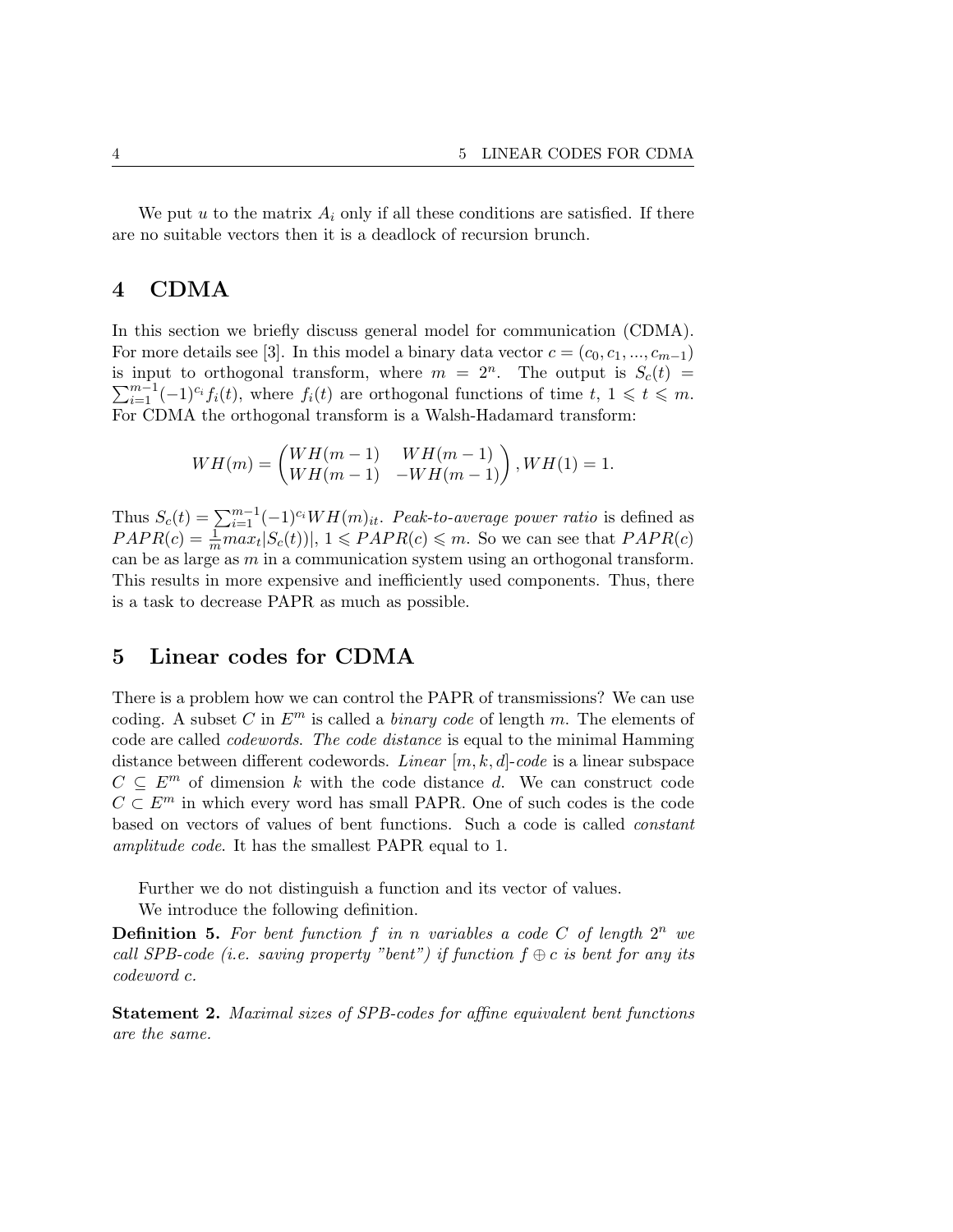*Proof:* Suppose we have a bent function  $f$  and SPB-code  $C$  of maximal size for it. Let us construct all bent functions of the form  $g = f \oplus c$ , where c in C, and apply affine transform A for them. As far as the class of bent functions is closed under affine transforms we have bent functions  $g'(x) = (f \oplus c)(Ax \oplus b) =$  $f(Ax \oplus b) \oplus c(Ax \oplus b)$ . Let us add  $f(Ax \oplus b)$  to g' and we get SPB-code C' for bent function  $g'$ . It is easy to notice that this code has a maximal size.  $\Box$ Further we study only linear SPB-codes.

Earlier (implicitly) linear SPB-codes were already considered. For constructing linear SPB-codes in [3] it is suggested to use construction of Mc-Farland [2]  $f(x, y) = \langle x, \pi(y) \rangle \oplus g(y)$ , where  $x, y \in E^{n/2}$ ,  $g(y)$  is a Boolean function in  $n/2$  variables,  $\pi$  is a permutation on  $E^{n/2}$ . Let us consider a linear SPB-code of length  $2^n$ . This code consists of vectors of values of functions  $h(x, y) = q(y)$  and all affine functions in *n* variables. Dimension of this code is equal to  $k = 2^{n/2} + n/2$ , code distance  $d = 2^{n/2}$ . For example for any bent function in McFarland class in 6 variables we have linear SPB-code with parameters  $[2^6, 11, 8]$  and for bent function in 8 variables we have linear SPB-code with parameters  $[2^8, 20, 16]$ . Further we give an algorithm for constructing linear SPB-codes of more large size.

**Algorithm 2.** 1) Input: bent function  $f$ ;

2) We add  $f$  to the list of functions (functionList);

3) We construct all affine subspaces of dimension  $n/2$  on which the given bent function becomes affine (for that we use algorithm 1). We add them to *list*; 4) Further we call recursive function  $findCode(f, list, functionList);$ 

#### $findCode(f, list, functionList)$

1) Input: bent function  $f$ , list of affine subspaces on which  $f$  becomes affine, list of bent functions;

2) For each affine subspace from *list* we construct bent function  $q$  at the minimal distance from  $f$ ;

3) If g is linear independent to all functions in  $functionList$  we add g to functionList;

4) Now we form a newList of subspaces. For each affine subspace from list we check the following condition. If function  $g$  becomes affine on this subspace, then we add it to *newList*;

5) Then we call recursive function  $findCode(g, newList, functionList);$ 

We use this algorithm for constructing linear SPB-codes for some bent functions in 6 and 8 variables. Note that our linear SPB-codes are not necessarily optimal. Further we give the table with affine nonequivalent bent functions and dimensions of the corresponding linear SPB-codes.